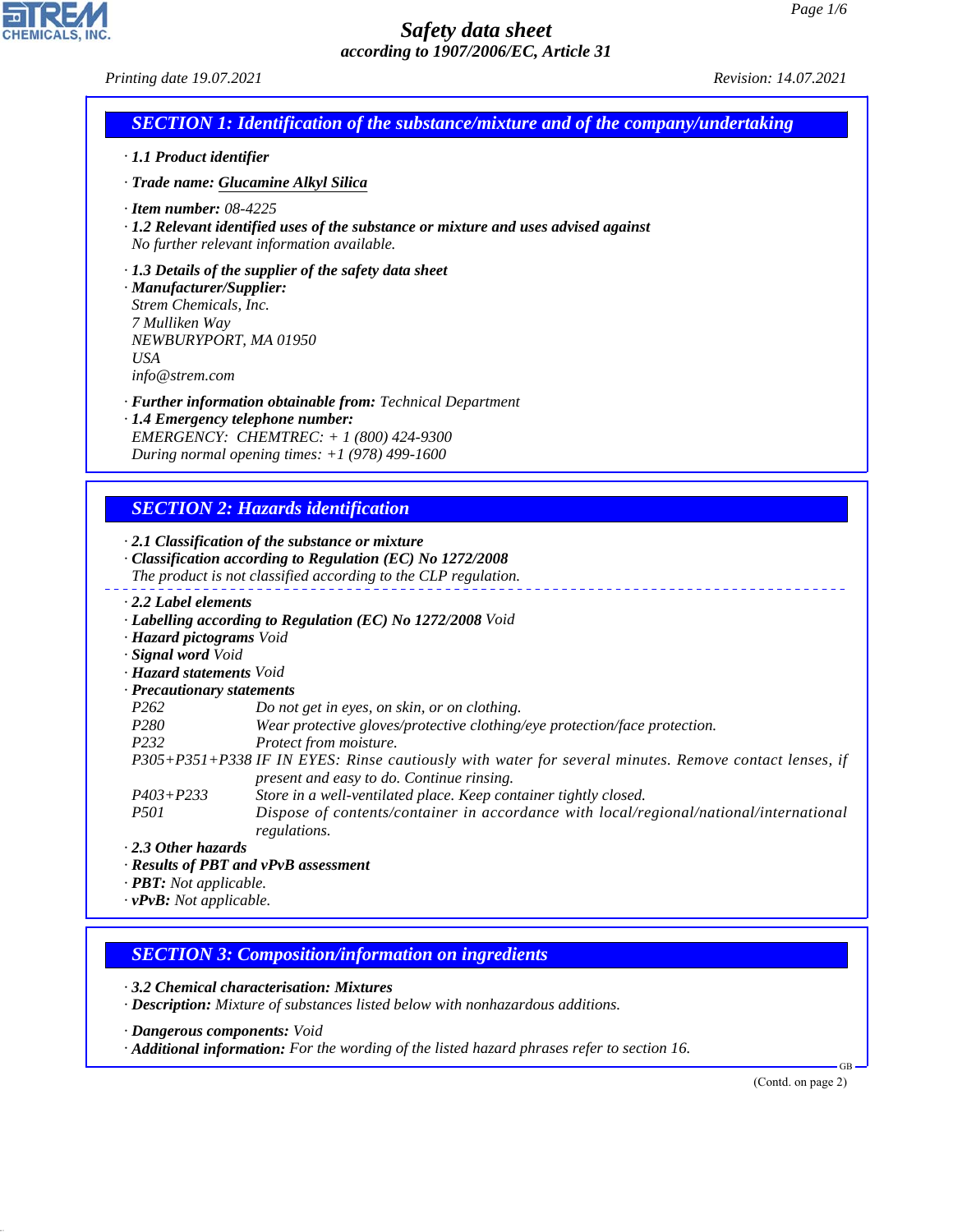*Printing date 19.07.2021 Revision: 14.07.2021*

*Trade name: Glucamine Alkyl Silica*

(Contd. of page 1)

#### *SECTION 4: First aid measures*

- *· 4.1 Description of first aid measures*
- *· General information: No special measures required.*
- *· After inhalation: Supply fresh air; consult doctor in case of complaints.*
- *· After skin contact: Generally the product does not irritate the skin.*
- *· After eye contact: Rinse opened eye for several minutes under running water. Then consult a doctor.*
- *· After swallowing: If symptoms persist consult doctor.*
- *· 4.2 Most important symptoms and effects, both acute and delayed No further relevant information available.*
- *· 4.3 Indication of any immediate medical attention and special treatment needed*

*No further relevant information available.*

#### *SECTION 5: Firefighting measures*

- *· 5.1 Extinguishing media*
- *· Suitable extinguishing agents: Use fire extinguishing methods suitable to surrounding conditions.*
- *· 5.2 Special hazards arising from the substance or mixture No further relevant information available.*
- *· 5.3 Advice for firefighters*
- *· Protective equipment: No special measures required.*

#### *SECTION 6: Accidental release measures*

- *· 6.1 Personal precautions, protective equipment and emergency procedures Not required.*
- *· 6.2 Environmental precautions: No special measures required.*
- *· 6.3 Methods and material for containment and cleaning up:*
- *Dispose contaminated material as waste according to item 13.*
- *· 6.4 Reference to other sections*
- *See Section 7 for information on safe handling.*
- *See Section 8 for information on personal protection equipment.*

*See Section 13 for disposal information.*

#### *SECTION 7: Handling and storage*

- *· 7.1 Precautions for safe handling No special measures required.*
- *· Information about fire and explosion protection: No special measures required.*
- *· 7.2 Conditions for safe storage, including any incompatibilities*
- *· Storage:*

44.1.1

- *· Requirements to be met by storerooms and receptacles: No special requirements.*
- *· Information about storage in one common storage facility: Not required.*
- *· Further information about storage conditions: Store in cool, dry conditions in well sealed receptacles.*
- *· 7.3 Specific end use(s) No further relevant information available.*

#### *SECTION 8: Exposure controls/personal protection*

*· Additional information about design of technical facilities: No further data; see item 7.*

- *· 8.1 Control parameters*
- *· Ingredients with limit values that require monitoring at the workplace:*

*The product does not contain any relevant quantities of materials with critical values that have to be monitored at the workplace.*

(Contd. on page 3)

GB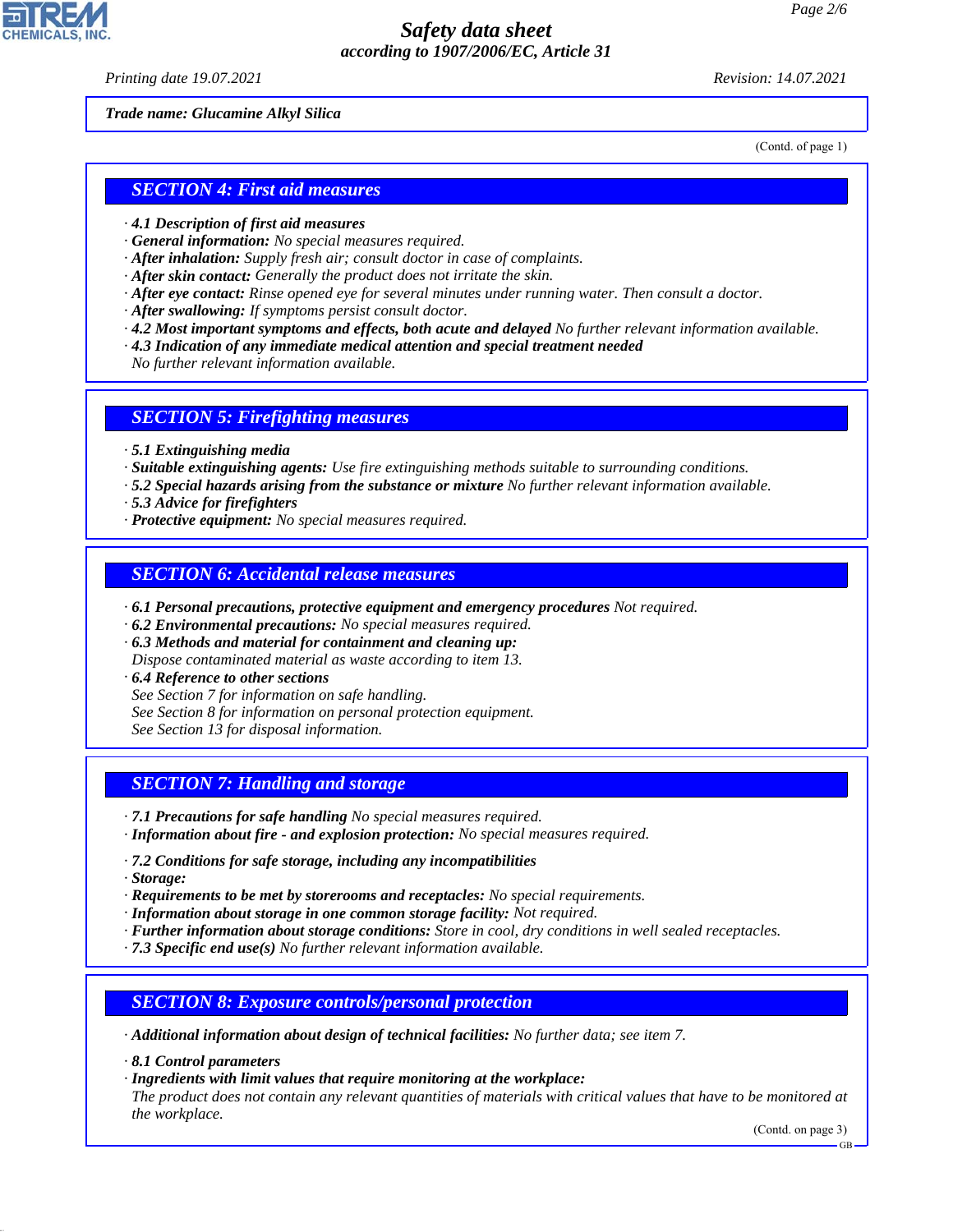#### *Printing date 19.07.2021 Revision: 14.07.2021*

CHEMICALS, INC.

44.1.1

## *Trade name: Glucamine Alkyl Silica*

| · <b>Additional information:</b> The lists valid during the making were used as basis. | (Contd. of page 2)                                                                                                                                                                                                                                                                                                                                                                                                                                                        |
|----------------------------------------------------------------------------------------|---------------------------------------------------------------------------------------------------------------------------------------------------------------------------------------------------------------------------------------------------------------------------------------------------------------------------------------------------------------------------------------------------------------------------------------------------------------------------|
| $\cdot$ 8.2 Exposure controls                                                          |                                                                                                                                                                                                                                                                                                                                                                                                                                                                           |
| · Personal protective equipment:                                                       |                                                                                                                                                                                                                                                                                                                                                                                                                                                                           |
| · General protective and hygienic measures:                                            |                                                                                                                                                                                                                                                                                                                                                                                                                                                                           |
| The usual precautionary measures are to be adhered to when handling chemicals.         |                                                                                                                                                                                                                                                                                                                                                                                                                                                                           |
| · Respiratory protection: Not required.                                                |                                                                                                                                                                                                                                                                                                                                                                                                                                                                           |
| · Protection of hands:                                                                 |                                                                                                                                                                                                                                                                                                                                                                                                                                                                           |
| Protective gloves                                                                      |                                                                                                                                                                                                                                                                                                                                                                                                                                                                           |
|                                                                                        | The glove material has to be impermeable and resistant to the product/ the substance/ the preparation.<br>Due to missing tests no recommendation to the glove material can be given for the product/ the preparation/ the                                                                                                                                                                                                                                                 |
| chemical mixture.                                                                      |                                                                                                                                                                                                                                                                                                                                                                                                                                                                           |
| · Material of gloves                                                                   | Selection of the glove material on consideration of the penetration times, rates of diffusion and the degradation                                                                                                                                                                                                                                                                                                                                                         |
| · Penetration time of glove material<br>observed.<br>· Eye protection: Safety glasses  | The selection of the suitable gloves does not only depend on the material, but also on further marks of quality and<br>varies from manufacturer to manufacturer. As the product is a preparation of several substances, the resistance<br>of the glove material can not be calculated in advance and has therefore to be checked prior to the application.<br>The exact break through time has to be found out by the manufacturer of the protective gloves and has to be |
|                                                                                        |                                                                                                                                                                                                                                                                                                                                                                                                                                                                           |
| · 9.1 Information on basic physical and chemical properties                            |                                                                                                                                                                                                                                                                                                                                                                                                                                                                           |
| <b>General Information</b><br>$\cdot$ Appearance:                                      |                                                                                                                                                                                                                                                                                                                                                                                                                                                                           |
| Form:                                                                                  | Powder                                                                                                                                                                                                                                                                                                                                                                                                                                                                    |
| Colour:                                                                                | Yellowish                                                                                                                                                                                                                                                                                                                                                                                                                                                                 |
| $\cdot$ Odour:                                                                         | Characteristic                                                                                                                                                                                                                                                                                                                                                                                                                                                            |
| · Odour threshold:                                                                     | Not determined.                                                                                                                                                                                                                                                                                                                                                                                                                                                           |
| $\cdot$ pH-value:                                                                      | Not applicable.                                                                                                                                                                                                                                                                                                                                                                                                                                                           |
| Change in condition                                                                    |                                                                                                                                                                                                                                                                                                                                                                                                                                                                           |
| Melting point/freezing point:                                                          | Undetermined.                                                                                                                                                                                                                                                                                                                                                                                                                                                             |
| Initial boiling point and boiling range: Undetermined.                                 |                                                                                                                                                                                                                                                                                                                                                                                                                                                                           |
| · Flash point:                                                                         | Not applicable.                                                                                                                                                                                                                                                                                                                                                                                                                                                           |
| · Flammability (solid, gas):                                                           | Product is not flammable.                                                                                                                                                                                                                                                                                                                                                                                                                                                 |
| · Ignition temperature:                                                                |                                                                                                                                                                                                                                                                                                                                                                                                                                                                           |
| <b>Decomposition temperature:</b>                                                      | Not determined.                                                                                                                                                                                                                                                                                                                                                                                                                                                           |
| · Auto-ignition temperature:                                                           | Product is not selfigniting.                                                                                                                                                                                                                                                                                                                                                                                                                                              |
| · Explosive properties:                                                                | Product does not present an explosion hazard.                                                                                                                                                                                                                                                                                                                                                                                                                             |
| · Explosion limits:                                                                    |                                                                                                                                                                                                                                                                                                                                                                                                                                                                           |
| Lower:                                                                                 | Not determined.                                                                                                                                                                                                                                                                                                                                                                                                                                                           |
| <b>Upper:</b>                                                                          | Not determined.                                                                                                                                                                                                                                                                                                                                                                                                                                                           |
| · Vapour pressure:                                                                     | Not applicable.                                                                                                                                                                                                                                                                                                                                                                                                                                                           |
| $\cdot$ Density:                                                                       | Not determined.                                                                                                                                                                                                                                                                                                                                                                                                                                                           |
| · Relative density                                                                     | Not determined.                                                                                                                                                                                                                                                                                                                                                                                                                                                           |
| · Vapour density                                                                       | Not applicable.                                                                                                                                                                                                                                                                                                                                                                                                                                                           |

(Contd. on page 4)

GB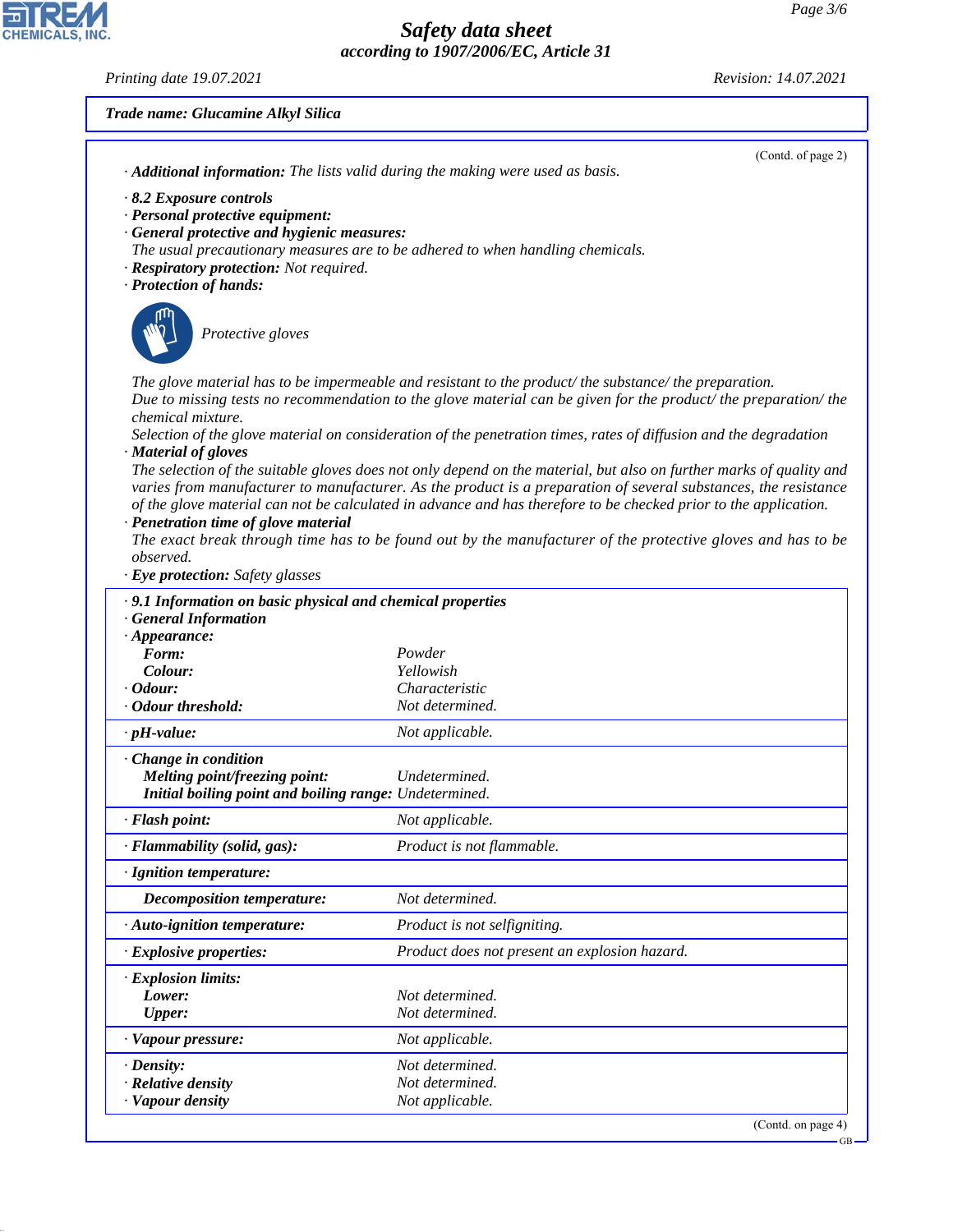*Printing date 19.07.2021 Revision: 14.07.2021*

*Trade name: Glucamine Alkyl Silica*

|                                                    | (Contd. of page 3)                         |  |
|----------------------------------------------------|--------------------------------------------|--|
| $\cdot$ Evaporation rate                           | Not applicable.                            |  |
| $\cdot$ Solubility in / Miscibility with<br>water: | <i>Insoluble.</i>                          |  |
| · Partition coefficient: n-octanol/water:          | Not determined.                            |  |
| · Viscosity:                                       |                                            |  |
| Dynamic:                                           | Not applicable.                            |  |
| Kinematic:                                         | Not applicable.                            |  |
| · Solvent content:                                 |                                            |  |
| Organic solvents:                                  | $0.0\%$                                    |  |
| $VOC$ (EC)                                         | $0.00\%$                                   |  |
| .9.2 Other information                             | No further relevant information available. |  |

## *SECTION 10: Stability and reactivity*

*· 10.1 Reactivity No further relevant information available.*

- *· 10.2 Chemical stability*
- *· Thermal decomposition / conditions to be avoided: No decomposition if used according to specifications.*
- *· 10.3 Possibility of hazardous reactions No dangerous reactions known.*
- *· 10.4 Conditions to avoid No further relevant information available.*
- *· 10.5 Incompatible materials: No further relevant information available.*
- *· 10.6 Hazardous decomposition products: No dangerous decomposition products known.*

## *SECTION 11: Toxicological information*

*· 11.1 Information on toxicological effects*

- *· Acute toxicity Based on available data, the classification criteria are not met.*
- *· Primary irritant effect:*
- *· Skin corrosion/irritation Based on available data, the classification criteria are not met.*
- *· Serious eye damage/irritation Based on available data, the classification criteria are not met.*
- *· Respiratory or skin sensitisation Based on available data, the classification criteria are not met.*
- *· CMR effects (carcinogenity, mutagenicity and toxicity for reproduction)*
- *· Germ cell mutagenicity Based on available data, the classification criteria are not met.*
- *· Carcinogenicity Based on available data, the classification criteria are not met.*
- *· Reproductive toxicity Based on available data, the classification criteria are not met.*
- *· STOT-single exposure Based on available data, the classification criteria are not met.*
- *· STOT-repeated exposure Based on available data, the classification criteria are not met.*
- *· Aspiration hazard Based on available data, the classification criteria are not met.*

## *SECTION 12: Ecological information*

*· 12.1 Toxicity*

44.1.1

- *· Aquatic toxicity: No further relevant information available.*
- *· 12.2 Persistence and degradability No further relevant information available.*
- *· 12.3 Bioaccumulative potential No further relevant information available.*
- *· 12.4 Mobility in soil No further relevant information available.*
- *· Additional ecological information:*
- *· General notes: Not known to be hazardous to water.*

(Contd. on page 5)

GB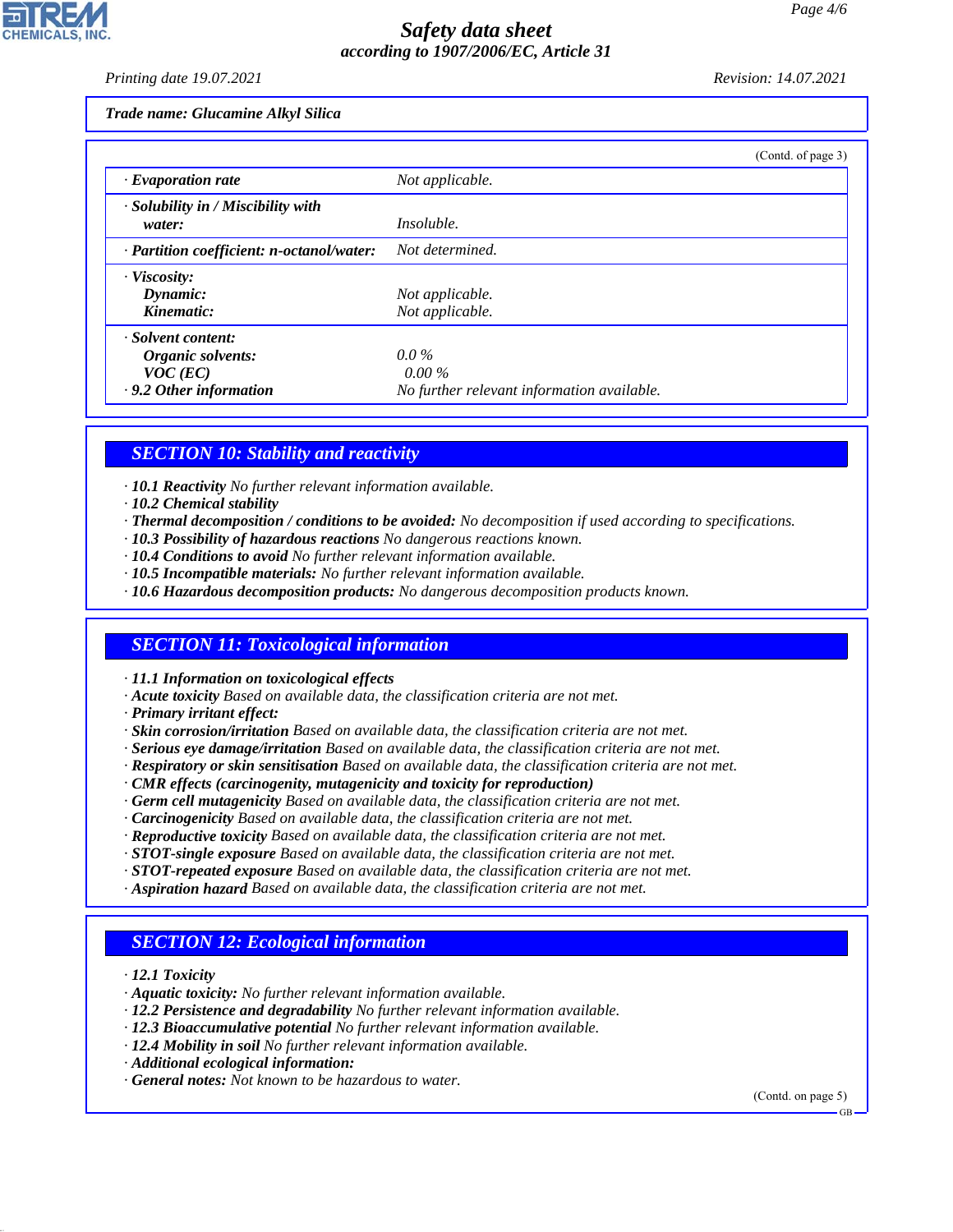*Printing date 19.07.2021 Revision: 14.07.2021*

#### *Trade name: Glucamine Alkyl Silica*

*· 12.5 Results of PBT and vPvB assessment*

*· PBT: Not applicable.*

*· vPvB: Not applicable.*

*· 12.6 Other adverse effects No further relevant information available.*

#### *SECTION 13: Disposal considerations*

*· 13.1 Waste treatment methods*

*· Recommendation Disposal must be made according to official regulations.*

*· Uncleaned packaging:*

*· Recommendation: Disposal must be made according to official regulations.*

| <b>SECTION 14: Transport information</b>                                                  |                 |  |  |  |
|-------------------------------------------------------------------------------------------|-----------------|--|--|--|
| $\cdot$ 14.1 UN-Number<br>· ADR, ADN, IMDG, IATA                                          | not regulated   |  |  |  |
| $\cdot$ 14.2 UN proper shipping name<br>· ADR, ADN, IMDG, IATA                            | not regulated   |  |  |  |
| $\cdot$ 14.3 Transport hazard class(es)                                                   |                 |  |  |  |
| · ADR, ADN, IMDG, IATA<br>· Class                                                         | not regulated   |  |  |  |
| $\cdot$ 14.4 Packing group<br>· ADR, IMDG, IATA                                           | not regulated   |  |  |  |
| $\cdot$ 14.5 Environmental hazards:                                                       | Not applicable. |  |  |  |
| $\cdot$ 14.6 Special precautions for user                                                 | Not applicable. |  |  |  |
| $\cdot$ 14.7 Transport in bulk according to Annex II of<br><b>Marpol and the IBC Code</b> | Not applicable. |  |  |  |
| · UN "Model Regulation":                                                                  | not regulated   |  |  |  |

#### *SECTION 15: Regulatory information*

*· 15.1 Safety, health and environmental regulations/legislation specific for the substance or mixture*

*· Directive 2012/18/EU*

- *· Named dangerous substances ANNEX I None of the ingredients is listed.*
- *· 15.2 Chemical safety assessment: A Chemical Safety Assessment has not been carried out.*

#### *SECTION 16: Other information*

*This information is based on our present knowledge. However, this shall not constitute a guarantee for any specific product features and shall not establish a legally valid contractual relationship.*

*· Department issuing SDS: Technical Department.*

*· Contact: Technical Director*

*· Abbreviations and acronyms:*

44.1.1

*ADR: Accord européen sur le transport des marchandises dangereuses par Route (European Agreement concerning the International Carriage of Dangerous Goods by Road)*

(Contd. on page 6)

**CHEMICALS** 

(Contd. of page 4)